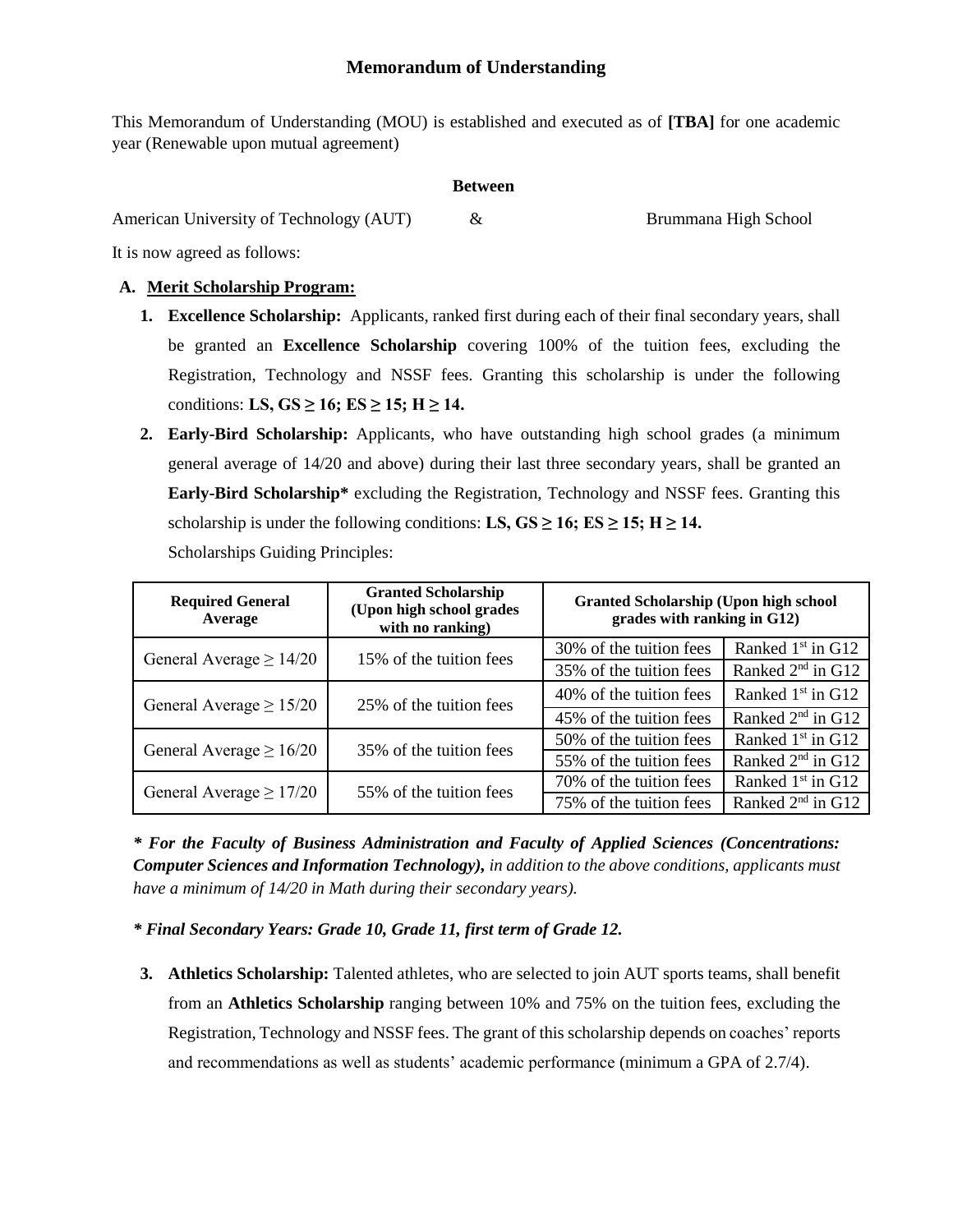# **Memorandum of Understanding**

- **4. Baccalaureate Scholarship:** Applicants, who obtain a **Very Good Mark** on their official Baccalaureate (Lebanese, International or French) and have a general average of **15/20 and above**  during their final secondary years, shall be granted a **Baccalaureate Scholarship** covering 100% of the tuition fees, excluding the Registration, Technology and NSSF fees.
- **5. Executive Scholarship:** Schools' administrative members and teaching personnel, who wish to apply for Master's degree or Teaching Diploma – TD at AUT, shall be granted an **Executive**  Scholarship covering 20% of the tuition fees, excluding the Registration, Technology and NSSF fees. The grant of this scholarship depends on applicants' admission eligibility and stands for up to 3 years maximum.

### **B. Financial Support Program:**

- **1. Need-Based Financial Aid:** Students, who are no longer qualified to maintain any type of scholarship, can apply for a financial aid service.
- **2. Financial Aid File:** Students submit their social application and prepare the required documents. Once received a call from AUT, applicants bring their papers and get interviewed. The Financial Aid committee studies each case and provides a discount accordingly.

## **C. Terms and Conditions:**

- **1.** The Admissions Office has full discretion to accept or refuse a candidate who does not fulfill the University's criteria.
- **2.** Scholarships' rates may vary according to the date of file submission and the allocated budget for scholarships.
- **3.** Candidates must submit their application forms before March 31, **only 1 time**. They must include detailed school transcripts and ranking (if any).
- **4.** The granted scholarships cover one academic year and are valid only if the candidates enroll directly in the semesters for which the scholarships are offered.
- **5.** Any beneficiary of a scholarship will forfeit his/her scholarship privileges in the following cases:
	- If the student's GPA falls below 3.5/4;
	- If the student did not register as a full-timer (15 credits and above);
	- If the student is under probation;
	- If the student performs a change of program after the first semester;
	- If the student voluntary interrupts studies;
	- If the student withdraws from one or more courses (and his/her total credits are below 15);
	- If the student proceeds with a term withdrawal;
	- If the student fails one or more courses;
	- If the student does not respect University Rules and Regulations;
	- If the student does not sustain an exemplary behavior (Decision taken by the Disciplinary Board).